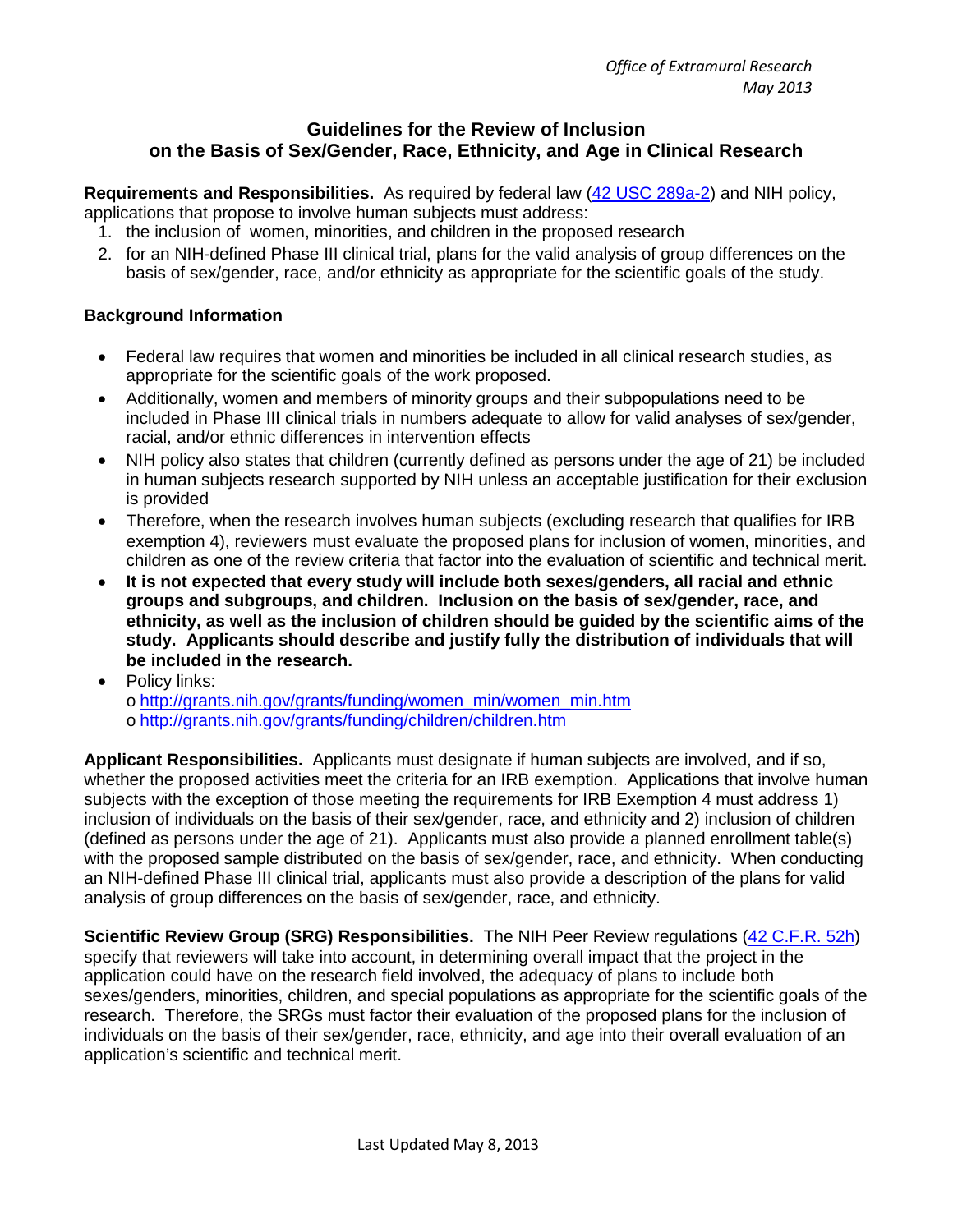### **Reviewer Responsibilities**

#### **1. Evaluate the applicant's plans for inclusion on the basis of sex/gender, race, and ethnicity**

*i. Does the applicant provide a description of their plans for including individuals on the basis of their sex/gender, race, and ethnicity considering the points in Section I of the Inclusion worksheet?*

If NO – Rate the application as UNACCEPTABLE

If YES – is there an adequate justification for the proposed sample considering the required four points (see the worksheet for additional details)?

If YES – Rate the application as ACCEPTABLE

If NO (the justification is inadequate) – Rate the application as UNACCEPTABLE for the inclusion of women and minorities and EXPLAIN WHY

*ii. In addition to (i), for NIH-defined Phase III clinical trials, does the applicant address plans for a valid analysis of group differences on the basis of sex/gender, race, and/or ethnicity considering the points in Section II of the Inclusion worksheet?*

If NO – Rate the application as UNACCEPTABLE [even if acceptable for (i)]

If YES – Does the description of expected sex/gender, racial, and ethnic differences in intervention effect include selection and discussion of one of the required analysis plans? (see Section II of the Inclusion worksheet for details)

If the discussion is inadequate– Rate the application as UNACCEPTABLE for the inclusion of women and minorities and EXPLAIN WHY

### 2. **Evaluate the applicant's plans for the inclusion of children (currently defined as individuals under the age of 21)**

*Does the applicant provide a description of their plans for including children (currently defined as individuals under the age of 21)?*

If NO, Rate the application as UNACCEPTABLE

If YES- is there an adequate justification for the inclusion or exclusion of children considering the points in Section III of the Inclusion worksheet?

If Yes – Rate the application as ACCEPTABLE

If NO (the justification is inadequate)– Rate the application as UNACCEPTABLE for the inclusion of children and EXPLAIN WHY

**Prepare written comments, including specific comments describing all inclusion concerns, for applications rated as Unacceptable.**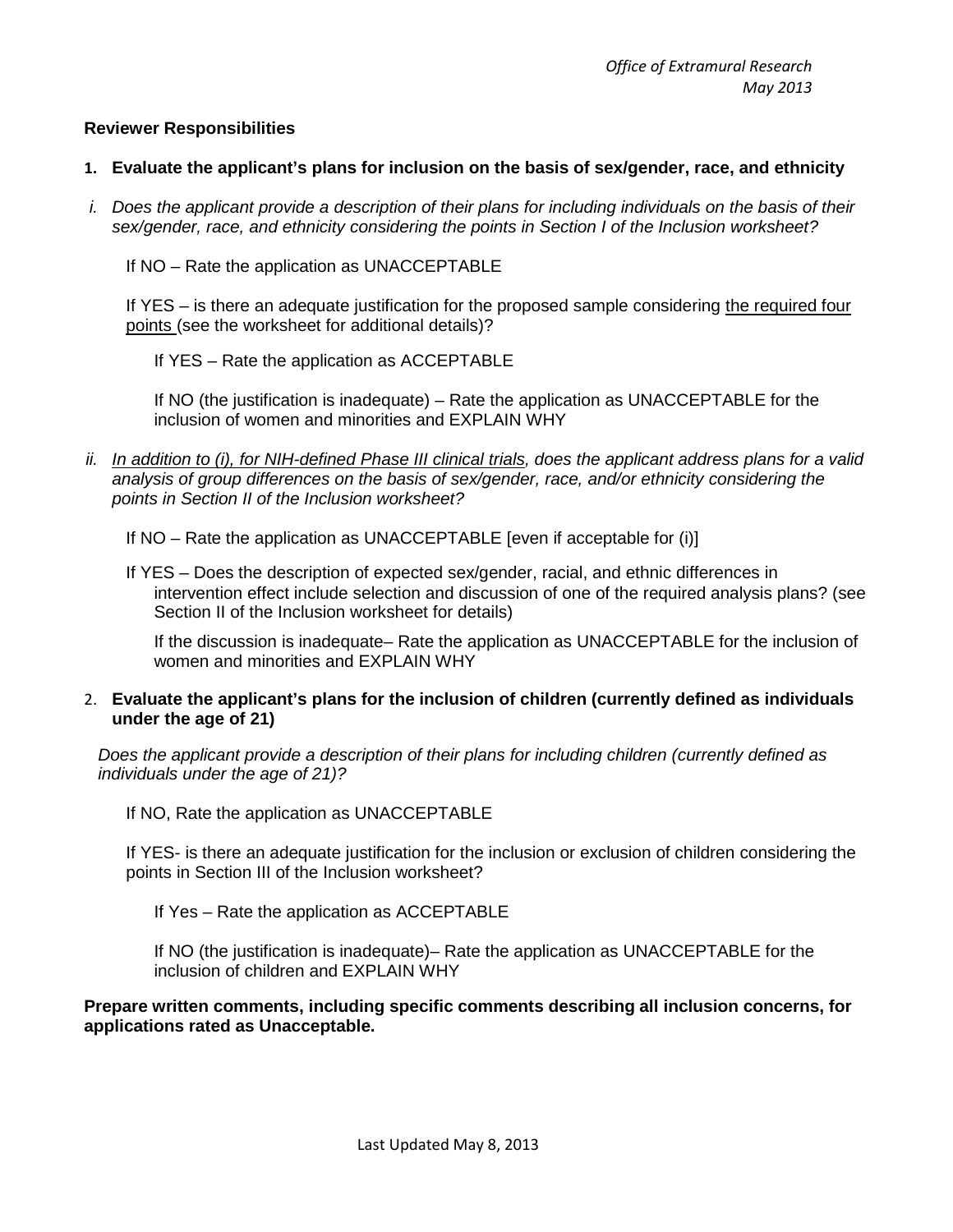### **Worksheet to Assist in Reviewing the Required Points of Section on the Inclusion of Women, Minorities, and Children in Clinical Research and Clinical Trials**

**I. Evaluating inclusion on the basis of sex/gender, race, and ethnicity:**

### **Point 4.2.1 Planned Distribution of Subjects**

*Does the applicant describe the planned distribution of subjects by sex/gender, race, and ethnicity for each proposed study considering the following?*

Is there a description of the planned distribution using the Planned Enrollment Report format? If there is no report, does the applicant provide sufficient information to understand the planned distribution of subjects by sex/gender, race, and ethnicity?

For studies planning to use an existing dataset(s):

- *\_\_\_* Is there a description of the planned distribution using the Planned Enrollment Report format?, or
- Is there an explanation if sex/gender, racial, and/or ethnic composition of existing dataset is unknown?, if so
- \_\_\_ Is there a description of the sex/gender, racial, and ethnic composition for the population base of the existing dataset(s), if known

### **Point 4.2.2 Description and Rationale of Subject Selection**

*Does the applicant adequately describe the subject selection criteria and rationale for selection considering the population at risk for the disease/condition under study and the scientific objectives and proposed study design?*

#### **Point 4.2.3 Rationale for Exclusion**

*If the proposed sample is not representative of those at risk for the disease/condition under study, does the applicant provide an adequate justification of this considering the following*:

- \_\_\_ the literature on the existence of (or lack of) differences on the basis of sex/gender, race, and ethnicity
- \_\_\_ the proposed sample size
- \_\_\_ the need to fill a particular research gap
- \_\_\_ the feasibility of establishing collaborative arrangements (cost is not an acceptable justification)
- \_\_\_ the purpose of the research constrains applicant selection (e.g., unique stored specimens, rare surgical specimens etc.)

#### **Point 4.2.4 Description of Outreach Programs for Recruitment**

*Does the applicant adequately describe recruitment and outreach plans or other methods for enrolling the individuals proposed as part of the sample?*

# **II. Additional requirements when evaluating NIH-defined Phase III Clinical Trials:**

*Does the applicant adequately consider whether clinically important sex/gender, racial, and/or ethnic differences are expected*?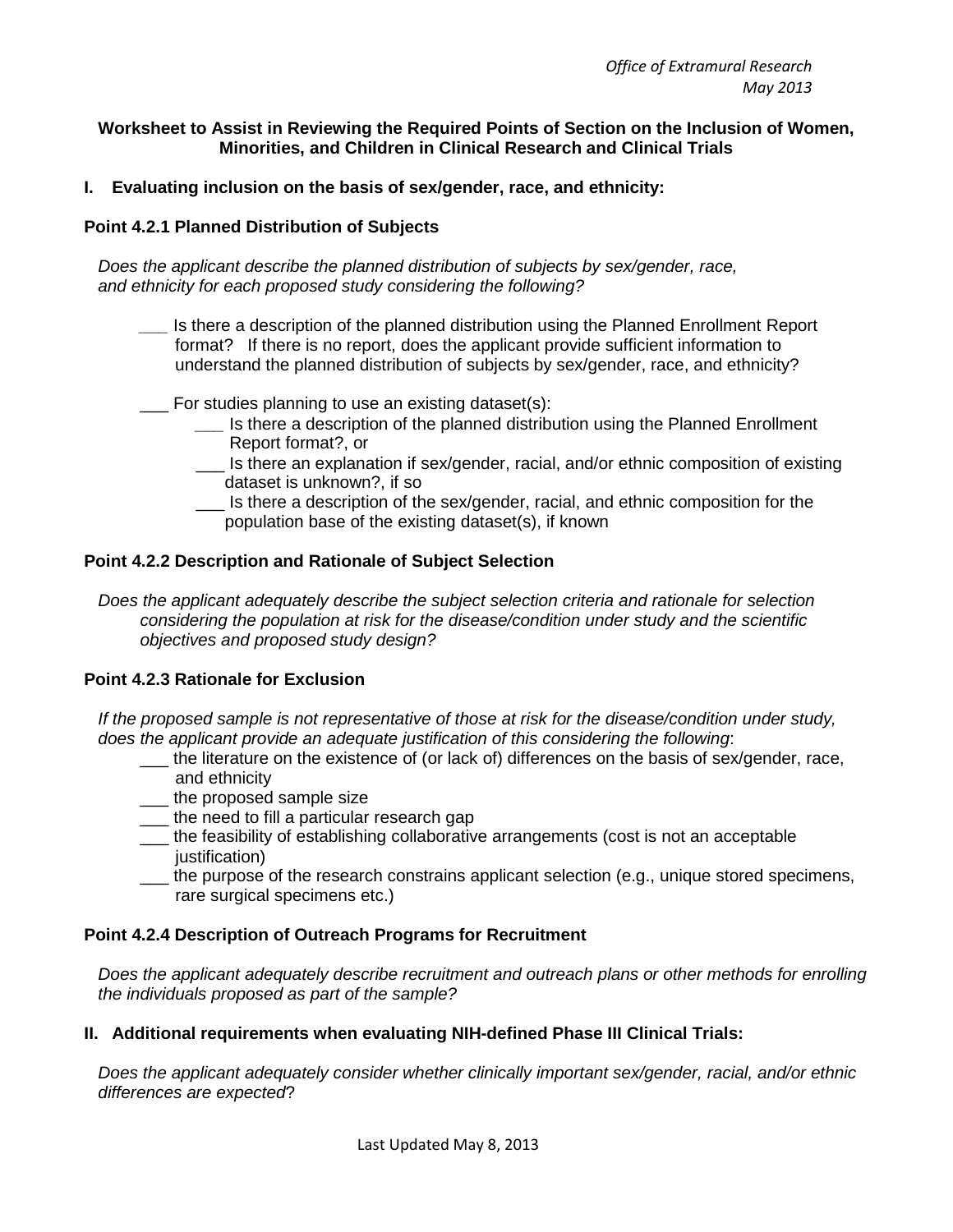### *Does the applicant describe one of the following?*

- \_\_\_ Plans to conduct valid analyses to detect significant differences in intervention effect among sex/gender, racial, and/or ethnic subgroups when prior studies strongly support these significant differences among subgroups, or
- Plans to include and analyze sex/gender, racial, and/or ethnic subgroups when prior studies strongly support no significant differences in intervention effect between subgroups. (Representation of sex/gender, racial, and ethnic groups is not required as subject selection criteria, but inclusion is encouraged), or
- Plans to conduct valid analyses of intervention effect in sex/gender, racial and/or ethnic subgroups (without requiring high statistical power for each subgroup) when the prior studies neither support nor negate significant differences in intervention effect among subgroups.

# **III. Evaluation inclusion of children (individuals under the age of 21):**

*Does the applicant adequately describe plans for the inclusion/exclusion of children (individuals under the age of 21) including:*

- Description and rationale of the age ranges of individuals expected to be recruited
- \_\_\_ Description and justification of the exclusion of children altogether or of a subset of children (Refer [here](http://grants.nih.gov/grants/guide/notice-files/not98-024.html) for a complete description of justifications for excluding children)

If children are included, does the applicant adequately describe the:

- \_\_\_ Expertise of the investigative team for working with the children at the ages included
- \_\_\_ Facilities available to accommodate children
- \_\_\_ Inclusion of a sufficient number of children to contribute to a meaningful analysis relative to the purpose of the study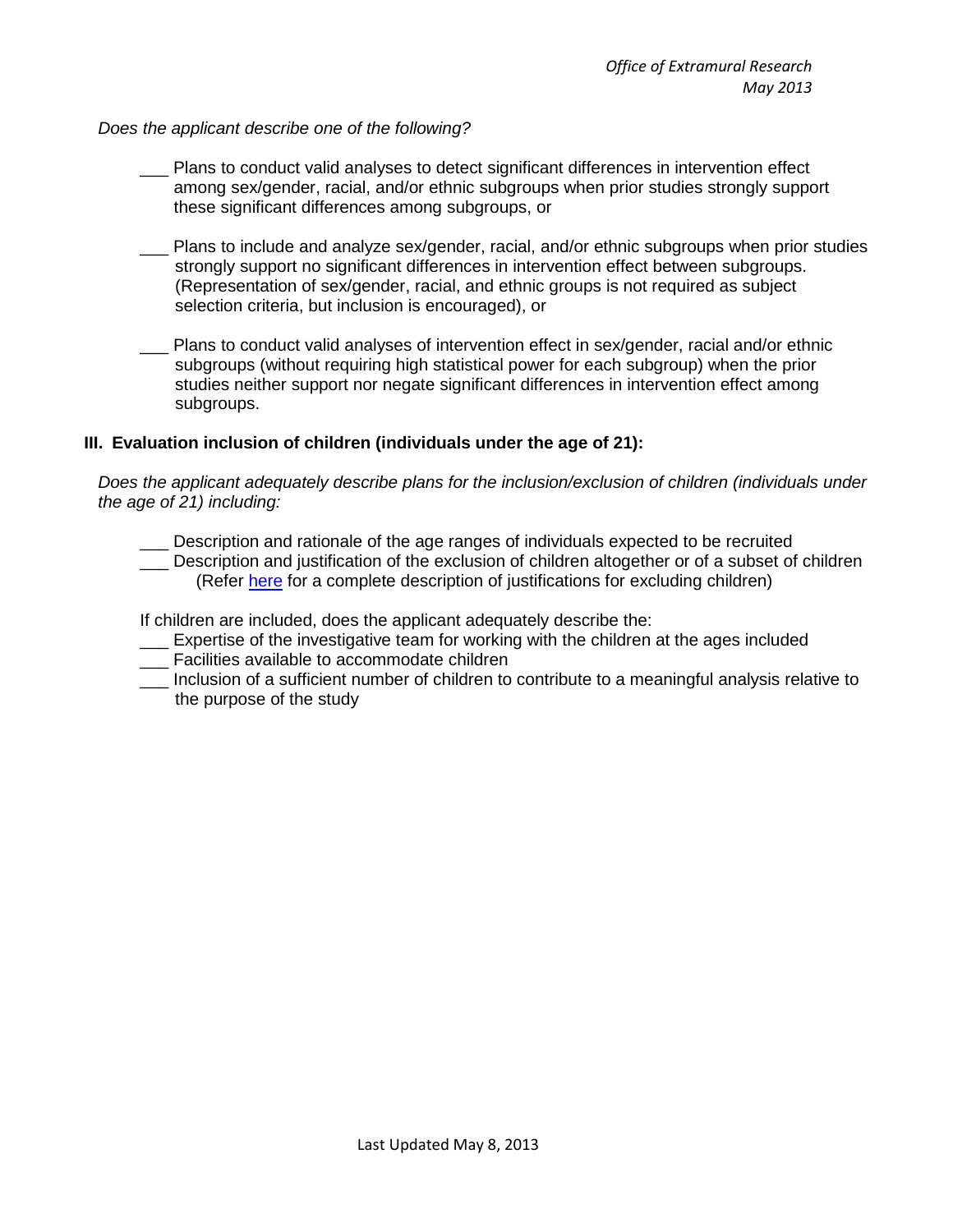# **References and Resources**

# **I. Reviewer Coding**

Three digit alphanumeric codes are used to summarize reviewers' evaluation of inclusion of women, minorities, and children. The three digit code is comprised as follows.

- First digit: G, M, or C to indicate gender, minority, or children, respectively
- Second digit: A numerical code from 1-5 to identify what groups are included
- Third digit: A or U to indicate scientific acceptability, given the stated research aims and the proposed inclusion plans

Each application involving human subjects receives three separate alphanumeric codes, for sex/gender, minorities, and children, respectively. A code should be assigned to each individual project or subproject in an application containing multiple projects or subprojects and involving distinct populations or specimen collections. A single overall code ALSO should be assigned to the entire application. If any project/subproject is found "Unacceptable" (U), the overall code should be U. The overall coding should reflect the acceptability of inclusion for all projects/subprojects even if the proposed inclusion plans vary for different studies

# *Sex/Gender Inclusion Codes*

- **G1A =** Both genders, acceptable
- **G1U =** Both genders, unacceptable
- **G2A =** Only women, acceptable
- **G2U =** Only women, unacceptable
- **G3A =** Only men, acceptable
- **G3U =** Only men, unacceptable
- **G4A =** gender composition unknown, acceptable
- **G4U =** gender composition unknown, unacceptable

# *Minority Inclusion Codes*

- **M1A =** Minority and nonminority, acceptable
- **M1U =** Minority and nonminority, unacceptable
- **M2A** = Only minority, acceptable
- **M2U =** Only minority, unacceptable
- **M3A =** Only nonminority, acceptable
- **M3U =** Only nonminority, unacceptable
- **M4A =** minority composition unknown, acceptable
- **M4U =** minority composition unknown, unacceptable
- **M5A =** only foreign subjects, acceptable
- **M5U =** only foreign subjects, unacceptable

# *Children Inclusion Codes*

- **C1A** = Children and adults, acceptable
- **C1U** = Children and adults, unacceptable
- **C2A** = Only children, acceptable
- **C2U** = Only children, unacceptable
- **C3A** = No children included, acceptable
- **C3U** = No children included, unacceptable
- **C4A =** Representation of children unknown, acceptable
- **C4U =** Representation of children unknown, unacceptable

Last Updated May 8, 2013